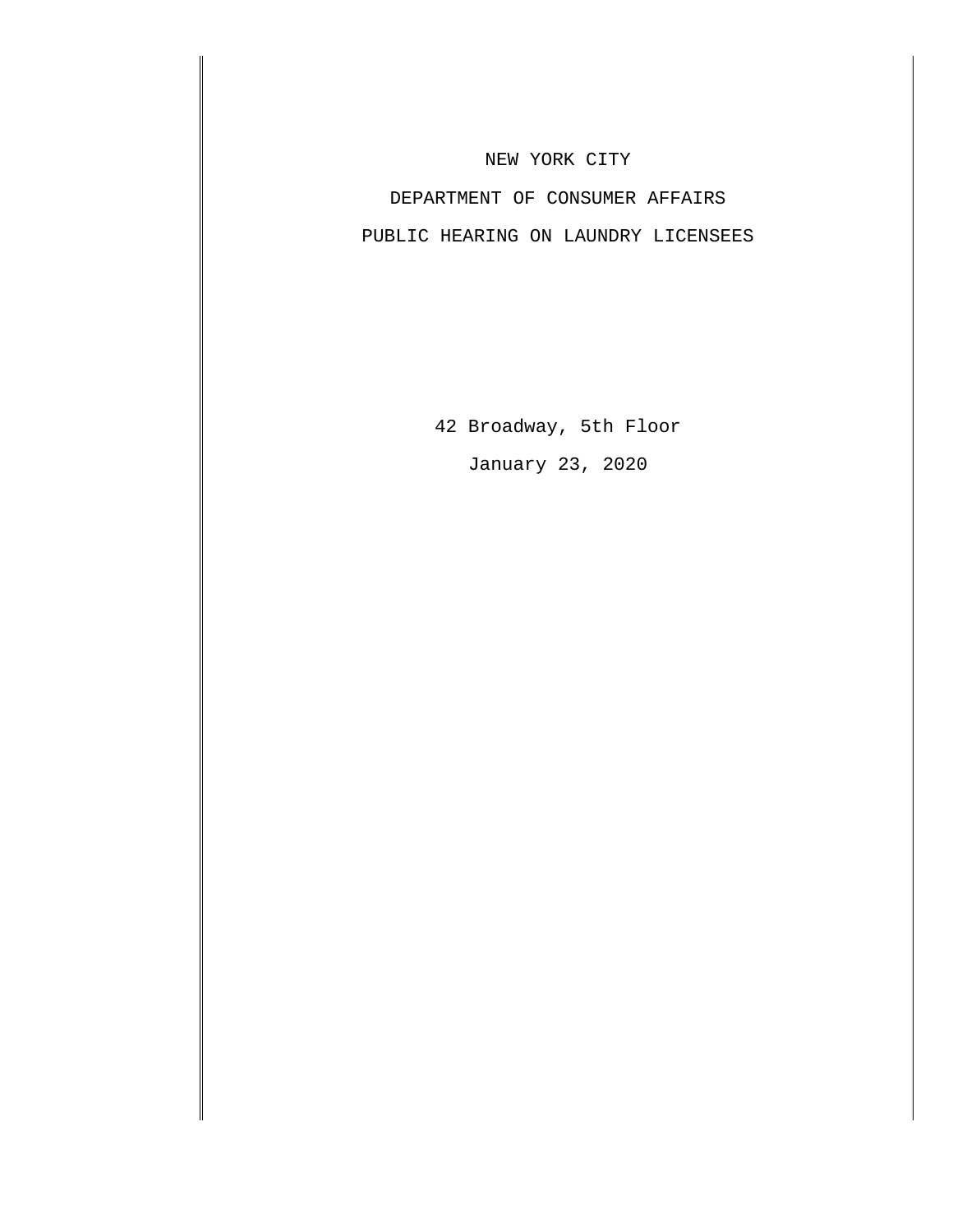#### INDEX

[All names are listed in order in which they speak]

Mr. Jason Huang, President, Chinese-American Laundry<br>Association 5 Association 5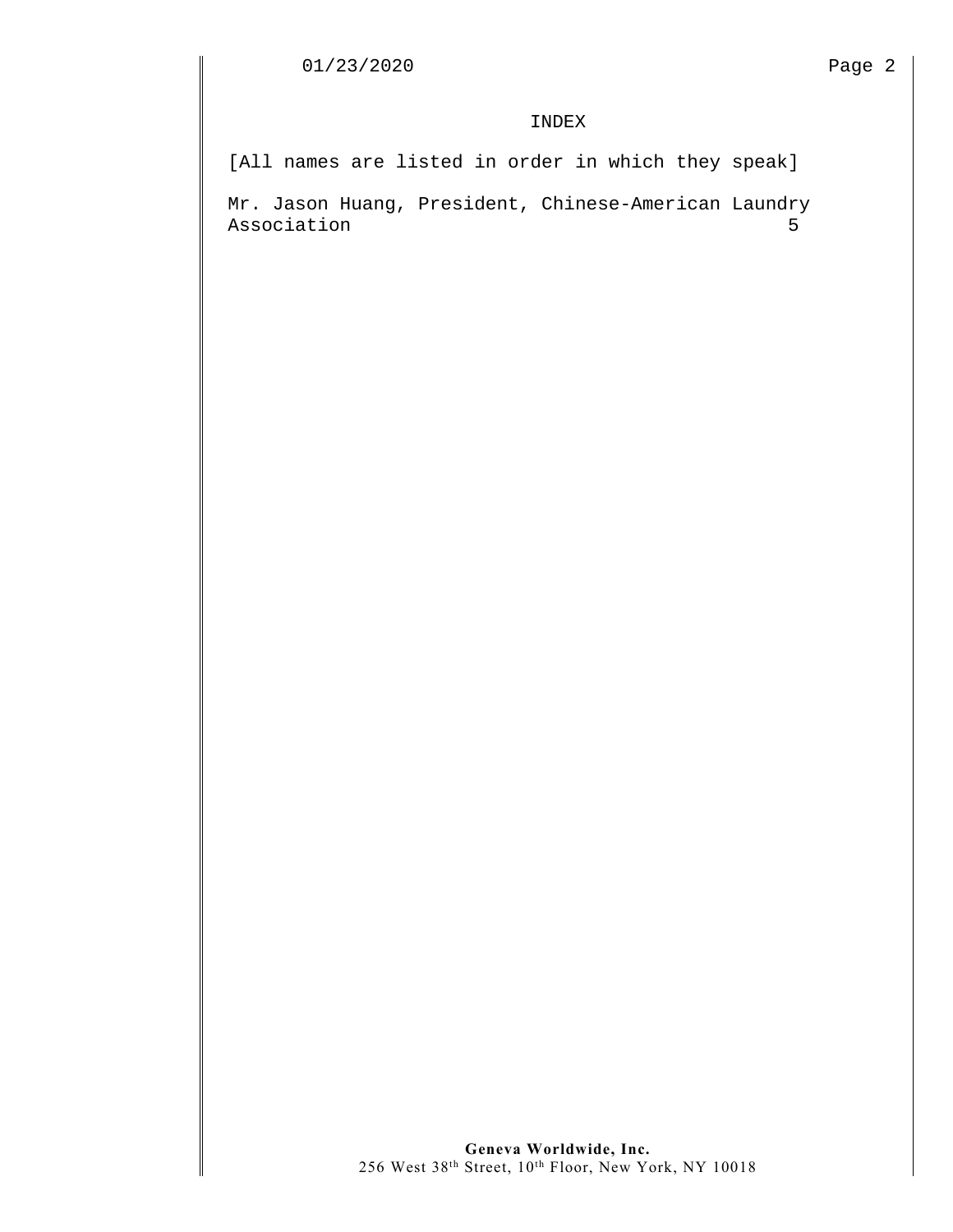$\mathsf I$ 

| $\mathbf 1$    | H.O. CARLOS ORTIS: Good morning. My name              |
|----------------|-------------------------------------------------------|
| 2              | is Carlos Ortis. I have been designated as the        |
| $\mathfrak{Z}$ | Hearing Officer for the Public Hearing of the         |
| $\overline{4}$ | Department of Consumer Affairs on Proposed Amendments |
| 5              | to Rules Governing Laundry Licensees. This hearing    |
| 6              | is being held in the 5th floor conference room of     |
| 7              | Department's offices at 42 Broadway in Lower          |
| 8              | Manhattan. It is now 10:33 on Thursday, January 23,   |
| 9              | 2020. And I am hereby convening the public hearing    |
| 10             | on this proposed rule. The proposed rule was          |
| 11             | published in the City record on December 17, 2019.    |
| 12             | Copies of the published notice and rules are          |
| 13             | available on the table to my left as well as online.  |
| 14             | The department has proposed these rules pursuant to   |
| 15             | the authority vested in the Commissioner of           |
| 16             | Department of Consumer Affairs by Sections 1043 and   |
| 17             | 2203(f) for the New York City Charter and Section 20- |
| 18             | 104(b) of the New York City Administrative Code.      |
| 19             | This hearing affords the public the opportunity to    |
| 20             | comment on all aspects of the rules the Department    |
| 21             | has proposed. The department will carefully review    |
| 22             | all testimony or any comments received at this        |
| 23             | hearing and will give due weight and consideration to |
| 24             | all adequately substantiated proposals and            |
| 25             | recommendations that are submitted for the hearing at |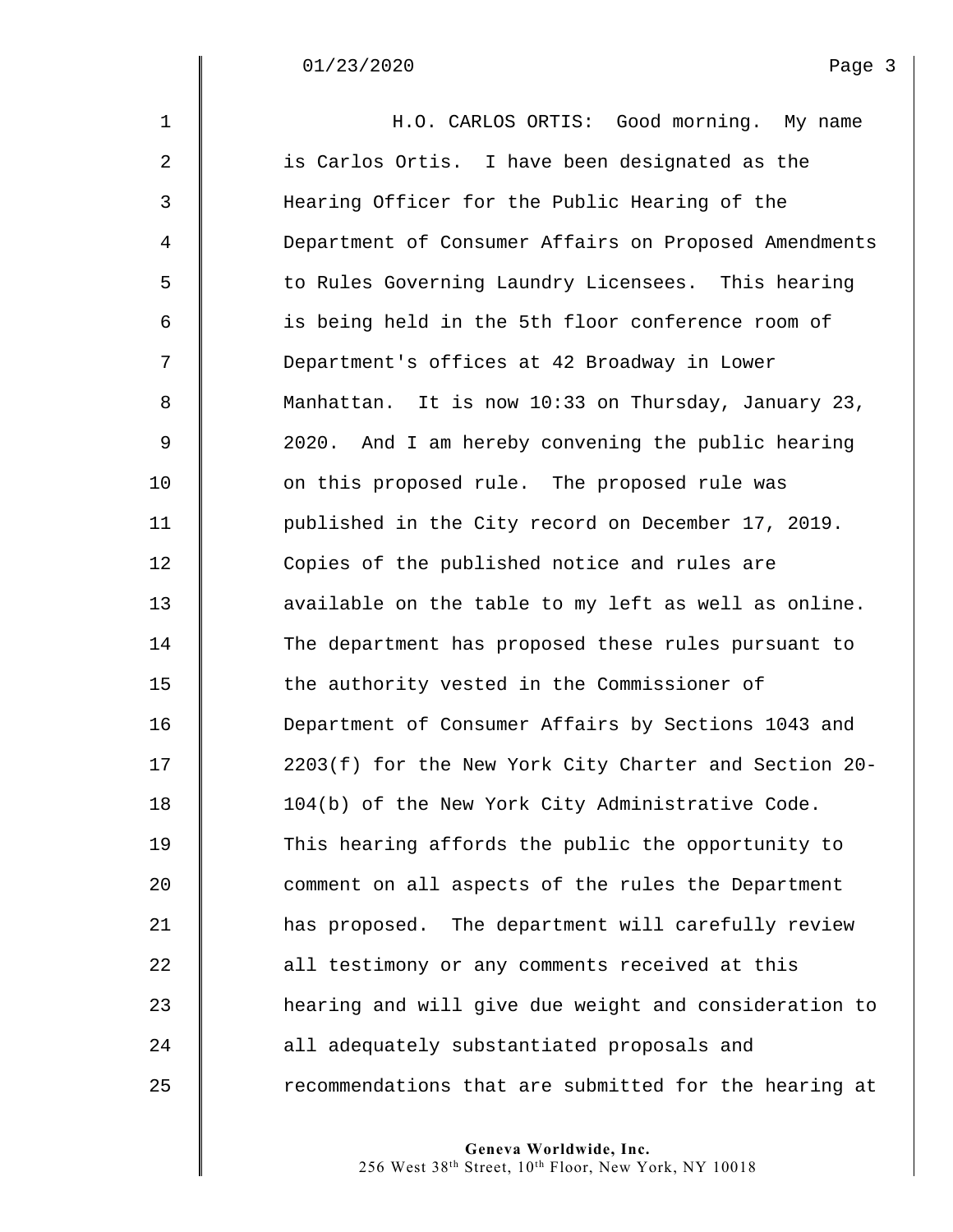## 01/23/2020 Page 4

| $\mathbf{1}$   | this record. To ensure that everyone seeking to         |
|----------------|---------------------------------------------------------|
| $\overline{a}$ | testify will have the opportunity to do so, I will      |
| 3              | follow these simple ground rules. Anyone seeking to     |
| 4              | testify must complete a registration card so you can    |
| 5              | be correctly identified in the hearing record.          |
| 6              | Witnesses will be called to testify in the order that   |
| 7              | they have signed in. Anyone who does not appear when    |
| 8              | his or her name is called will be deemed to have        |
| 9              | passed over the opportunity to testify. Persons who     |
| 10             | have passed over will be called at the end of the       |
| 11             | hour. Persons who still do not ap-, persons who         |
| 12             | still do not appear must then sign in again if they     |
| 13             | wish to testify. Each witness will have the maximum     |
| 14             | of three minutes to testify. To be fair to everyone     |
| 15             | seeking to testify, I will strictly apply the three     |
| 16             | limit to every speak-, three, three minute limit to     |
| 17             | every speaker. If your comments take longer than        |
| 18             | three minutes, synthesize your old testimony and        |
| 19             | leave a copy of the written record for the record.      |
| 20             | Unlike the limit on the time for testimony, there is    |
| 21             | no limit on the number of pages you can submit as       |
| 22             | written comments or as documents for the record.<br>The |
| 23             | written submission will be made part of the record as   |
| 24             | exhibits presented with your testimony. I'll make a     |
| 25             | couple of housekeeping announcements about the          |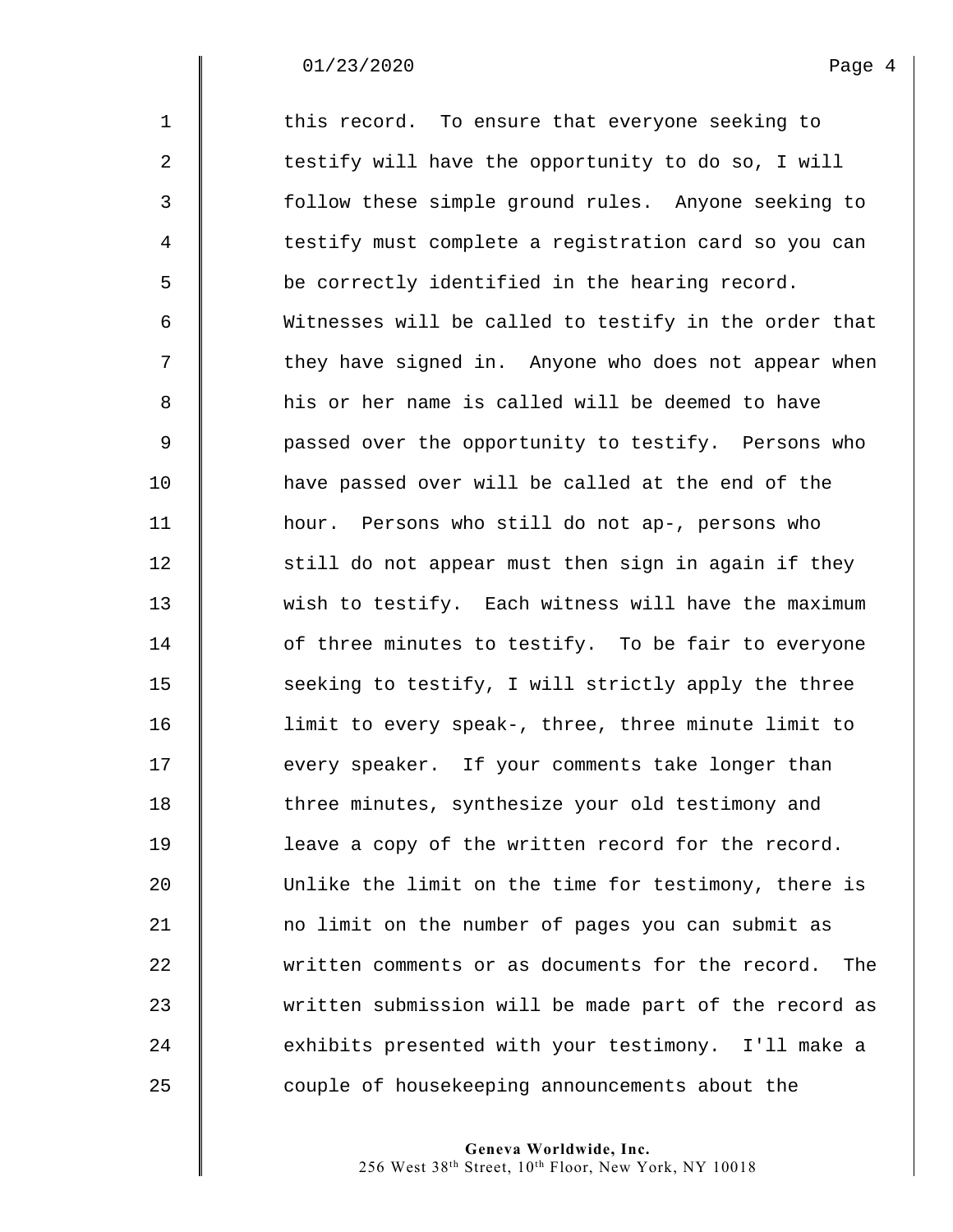## 01/23/2020 Page 5

 $\parallel$ ∥

| $\mathbf 1$ | physical layout of the room. Emergency exits are out   |
|-------------|--------------------------------------------------------|
| 2           | the door into the right. Restroom is up the door       |
| 3           | into the left. Please turn off your cell phones and    |
| 4           | turn it into vibrate. In order to capture your         |
| 5           | testimony, please be sure to deliver your testimony    |
| 6           | from the seat here upfront to my right. Thank you.     |
| 7           | I will now call the first witness, Jason Huang.        |
| 8           | MR. JASON HUANG: Okay.                                 |
| 9           | H.O. ORTIS: Whenever you are ready.                    |
| 10          | MR. HUANG: Okay. So, you are recording?                |
| 11          | H.O. ORTIS: Yes.                                       |
| 12          | MR. HUANG: Okay. So, am I -- I can talk                |
| 13          | right in there?                                        |
| 14          | H.O. ORTIS: Yes, sir.                                  |
| 15          | MR. HUANG: Okay. So, my name is Jason and              |
| 16          | I am President of Chinese-American Laundry             |
| 17          | Association. I have a question for the, the signed     |
| 18          | two letter -- two inch, I mean, two inch for the       |
| 19          | letter, right? I mean. So, it's -- I make the sign     |
| 20          | for the -- so -- okay, here. So, it's a big, two --    |
| 21          | each letter is two, two inch high. If we -- we put     |
| 22          | the, the company name and the address and the phone    |
| 23          | number, take out the license number, you don't need to |
| 24          | take license number on the car, right? I mean on the   |
| 25          | sign, I don't think so. Or maybe --                    |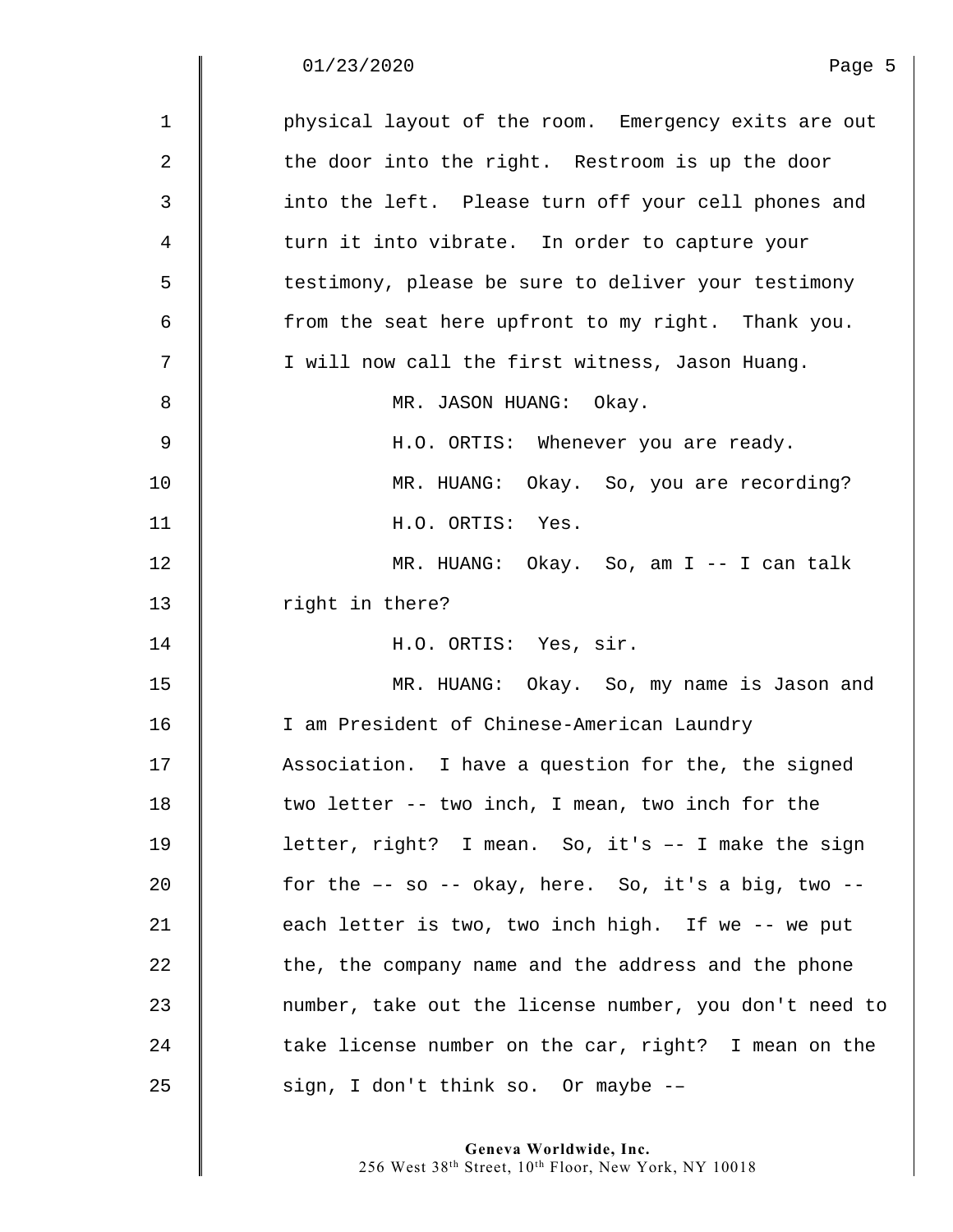1 | H.O. ORTIS: This is the comment period. 2 So, whatever comments you have. 3 **MR.** HUANG: So, that's -- if you put this,  $4 \parallel$  the -- for information, every letter, two inch high, 5 you know, we put every information for the one sign.  $6 \parallel$  So, how many big do you think? It's bigger than the 7  $\parallel$  laundry cart, bigger than the laundry cart. How can 8 we put in a cart? And first of all, the customer, how  $9 \parallel$  can they use that cart, alright? It's a big, big 10 Sign. It look weird, the customer -- by the customer, 11 **the customer cannot use it. That's a bigger problem** 12 | for my business, for customer. So, I -- my comment 13 is, why you make the sign, okay. If you use -- you 14 Think, you think, you think of my work and myself for 15  $\parallel$  -- make a sign for my work while for the work, we can 16 make one or two for my laundry. For customer, why we 17 **need it for?** Why, why need it for the, the, the sign? 18 We have all the information for the laundry already. 19 If the customer need to complain, they, they, they can 20  $\parallel$  check the, the, the, the complain sign. We have 21 **information there.** So, if you need -- would need the 22  $\parallel$  -- you can make it smaller, lower, I think half a inch 23  $\parallel$  each letter, half an inch high is, is enough. We can 24 see this. People can see this. Actually, you can see 25  $\parallel$  this, right? Two inch is too big, too big.

**Geneva Worldwide, Inc.** 

256 West 38th Street, 10th Floor, New York, NY 10018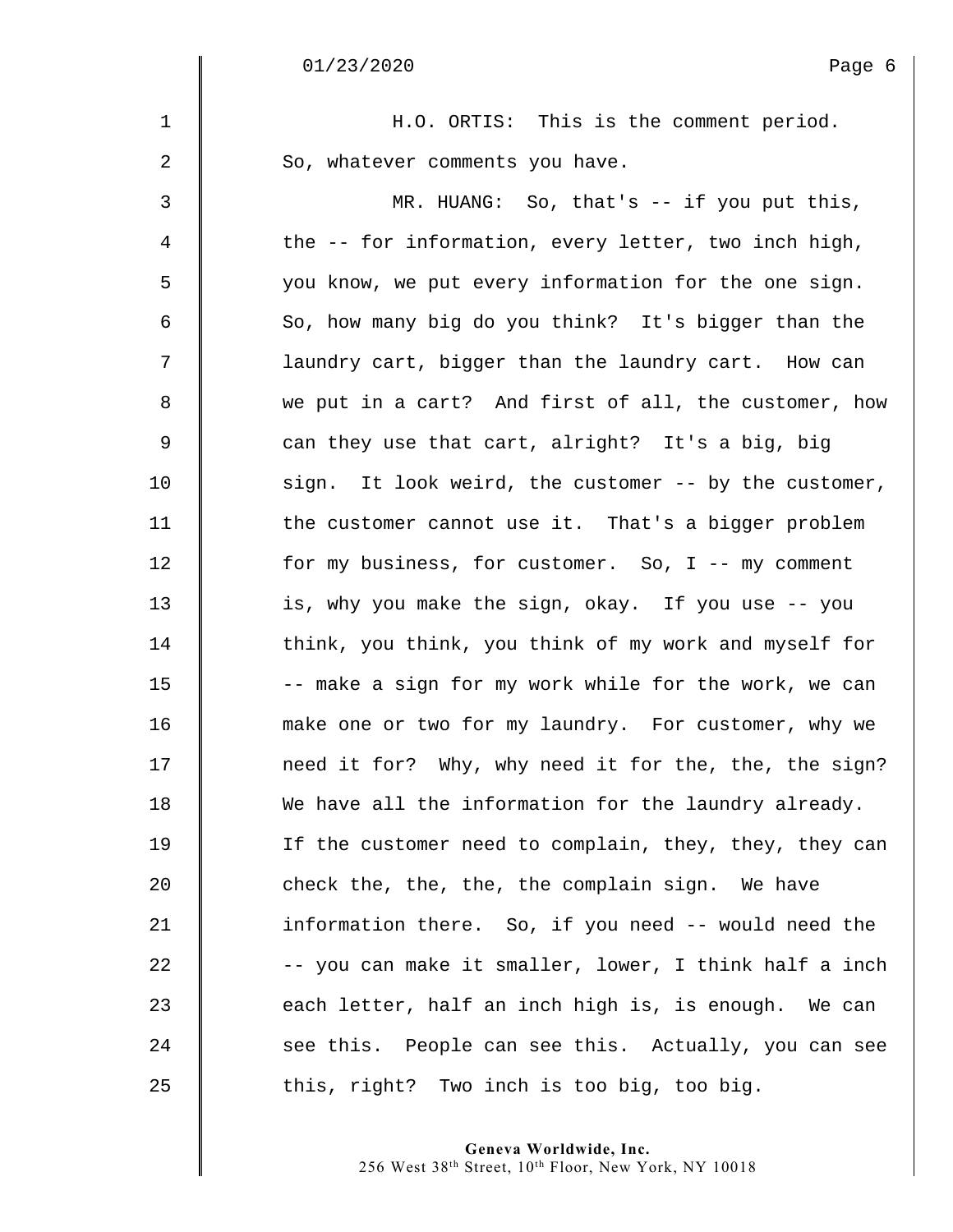$\parallel$ ∥

| $\mathbf{1}$   | H.O. ORTIS: Alright. Let's --                         |
|----------------|-------------------------------------------------------|
| 2              | MR. HUANG: I think so. I have another                 |
| 3              | question. So, at this, the law is not, is not --      |
| $\overline{4}$ | actually it's not, not really, what do you say? It's  |
| 5              | not really, not correct. For two, it's -- for two,    |
| 6              | it's not, not -- you know, you can't, you can't, you  |
| 7              | can't do this. I mean, you know, now I have a lot of  |
| 8              | member, a lot of the, the, the owner have a ticket    |
| $\mathsf 9$    | before, the past year. They were a lot of ticket,     |
| 10             | they get a ticket. But actually it's not their fault. |
| 11             | That law is something wrong with the law. You don't   |
| 12             | know that, you make -- when you make law but you, you |
| 13             | are not, you not see the truth, right? When you make  |
| 14             | a sign, the bigger sign for one each cart. We, we     |
| 15             | cannot do this, actually, we cannot, it's too big. No |
| 16             | good for business, no good for customer. They can't   |
| 17             | use it. You take all the cart, right? So, you now,    |
| 18             | you take -- you give them a ticket, they have to pay. |
| 19             | So, not fair for the owner. We are assuring now the,  |
| 20             | the, the laundry, everything expense, the water, gas, |
| 21             | electric and the -- and the pay that the work pay --  |
| 22             | worker payment for the payroll, everything is --      |
| 23             | everything went up and the rent, everything went up.  |
| 24             | Now you, you make a, a law, give us ticket. So, we -- |
| 25             | very hard time, very hard, you know, for, for my --   |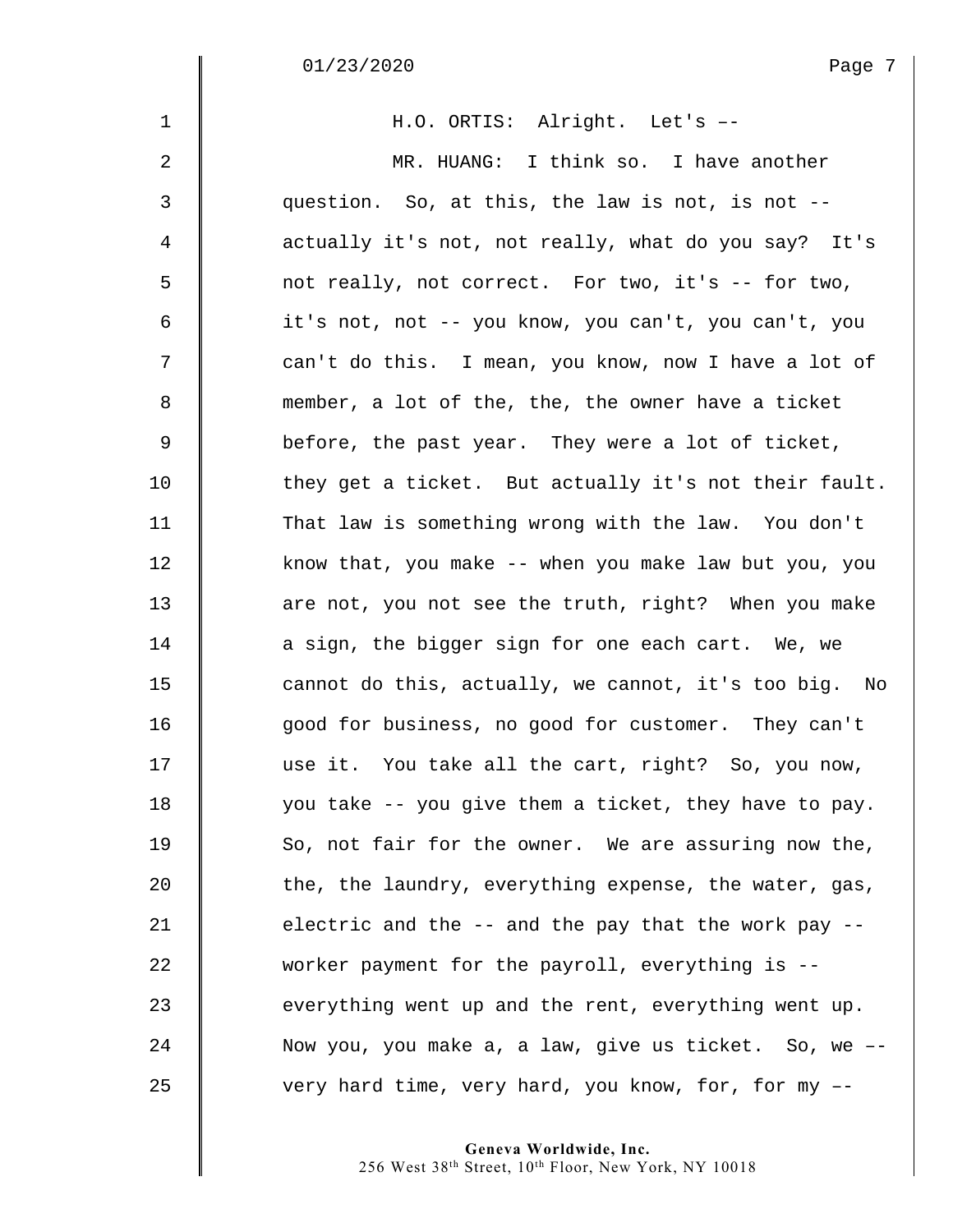$\begin{array}{c} \hline \end{array}$ 

| $\mathbf 1$ | for, for us, the laundry and you know, all the owner,  |
|-------------|--------------------------------------------------------|
| 2           | you know, yeah. It's not really, really not -- not     |
| 3           | fair, right? Okay. So, we're -- I think if you         |
| 4           | change the law, you can return someone -- I mean you   |
| 5           | can do something for the owner before -- because the   |
| 6           | law is not fair. It's not, not right, not great for    |
| 7           | like for the two so you can do something, just like do |
| 8           | something for them, alright. Hopefully, you guys       |
| $\mathsf 9$ | change this, the, the law. It's not, it's not good     |
| 10          | for business, not good for customer.                   |
| 11          | H.O. ORTIS: Okay.                                      |
| 12          | MR. HUANG: Alright. Thank you.                         |
| 13          | H.O. ORTIS: Is that your testimony, sir?               |
| 14          | MR. HUANG: I'm sorry?                                  |
| 15          | H.O. ORTIZ: Is that your, your whole                   |
| 16          | testimony?                                             |
| 17          | MR. HUANG: I think so.                                 |
| 18          | H.O. ORTIS: Okay. Thank you very much.                 |
| 19          | Seeing no one is present to offer more testimony, I    |
| 20          | shall adjourn this hearing until individual appears to |
| 21          | offer testimony or until 11:30 a.m., whichever comes   |
| 22          | first.                                                 |
|             |                                                        |